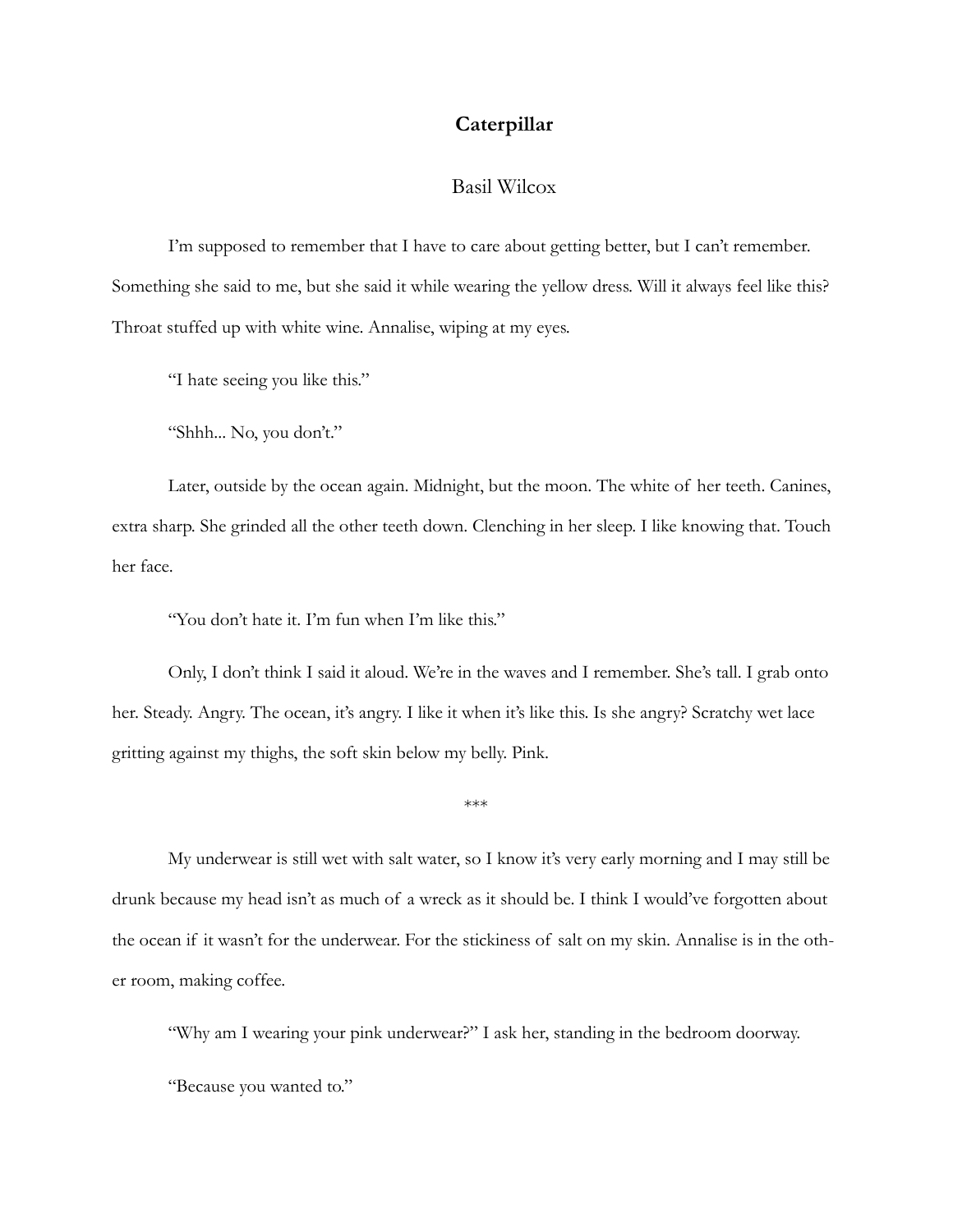"I... What? Why did I want to?"

"You said you wanted to inherit my high femme powers, which you said are somehow linked to a person's choice of underwear. Like, you said you get your butch powers from your briefs. It was kind of a convincing argument." She has her back turned to me, frothing oat milk on the stove in pink slippers and a red silk robe.

"How is that a convincing argument? It makes no sense!"

"Okay then, explain it. Where do my high femme powers come from? Hmm?"

"Literally from anything else. I don't know. Not from your underwear."

"Well, I think they look good on you, and last night, so did you." She turns to me then, pointing the metal whisker at me. "So, how much do you remember?"

I sigh and pull up a chair from the dining table. I hate that question.

"Was I okay?" I ask. Feeling small.

"Dez, you were okay. Nothing bad happened. You didn't really get... Well, I didn't even notice how drunk you were until everyone else had already left. So then, it was just you and me. And when we came back from the beach, you passed out before I could talk you into changing."

I think for a while.

"Did I do anything bad?"

"No, Dez, you didn't do anything bad. I promise."

I wonder if she'd tell me if I did.

My therapist and I are trying out a new harm reduction technique. Basically, instead of quitting drinking altogether, I'm allowed to drink only with people who I can trust to keep me safe.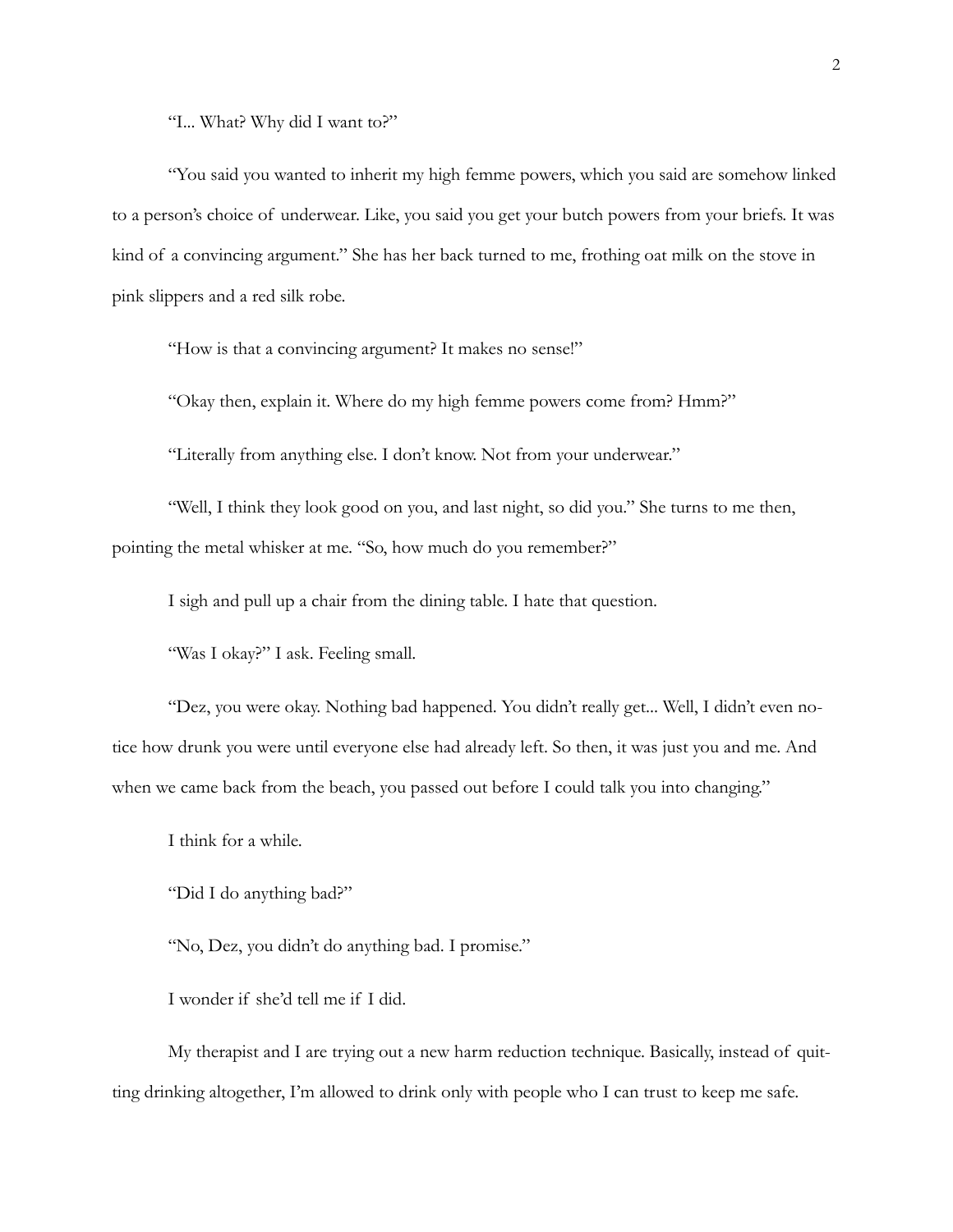Never alone, and never in a bad situation. I think we're trying to be realistic. I come from a long line of folks who all drink as a coping mechanism. Generational curses like that don't just go away. Or I suppose they can, but I won't be the one to break it. I'm a hedonist with no willpower. It's good to be realistic.

Annalise joins me at the dining table, setting down two green mugs. I watch as the steam spindles in the air.

"You're quiet this morning," she says, eyeing me over the lip of her mug.

"I'm hungover," I say. What I mean is, I'm ashamed. But she's still here. And I can tell by her look that she still likes me. Might always like me. But who knows, we don't think of our future in those terms. Annalise doesn't think in terms of always. It's... challenging. But refreshing. She's with me because every day she chooses to be. And she's choosing to be today. So I relax, a little.

"I think the harm reduction thing is working, though," I say, "I mean, it's nice to wake up... To wake up..."

"Knowing where you are?"

I know she's just trying to help me. She does this when I drift off. Connects my dots for me. But I don't like this one. This one hurts.

Still, I don't tell her she's wrong. She isn't wrong, not entirely.

"Knowing I'm safe," I try instead, "That you still like me. That you didn't let anyone hurt me."

So maybe I'm feeding her a line with that last one. And maybe that's okay. I know she likes to take care of me and likes that she does a good job at it.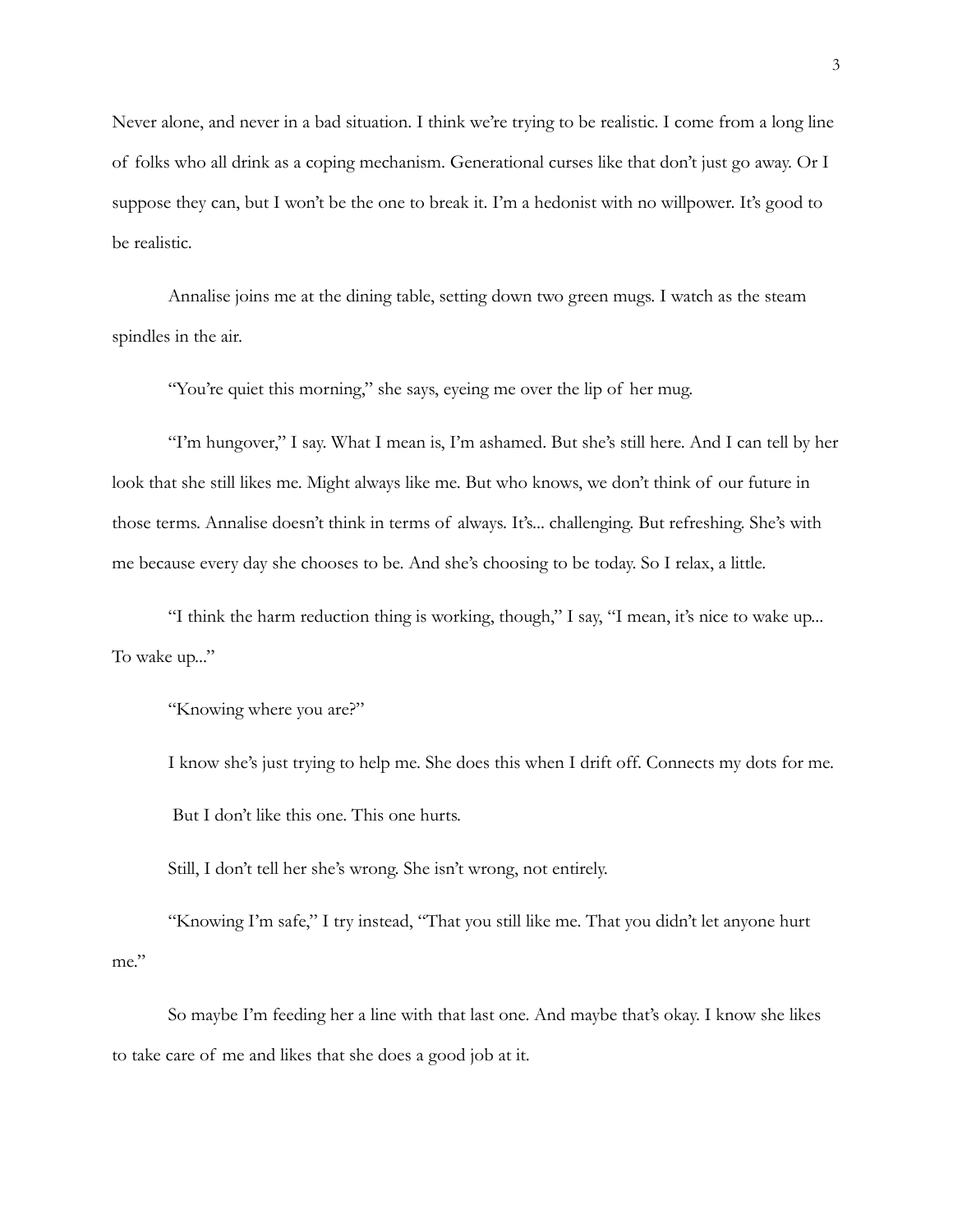"That's what I'm here for, Dezzy." She reaches for my hand. Smiles. Palm warm from where it wrapped around the mug.

\*\*\*

I feel a little empty when Annalise leaves for work, and this is what my therapist would call a red flag. But I'm being self-aware, so I think that makes it more of an orange flag. Could be worse. The apartment is too quiet without her. I leave for the ocean, where it's never quiet.

Even below the water, the ocean still rumbles in my ears. All of its sweet, angry sounds. The saltwater stings my eyes when I re-emerge, and something about this feels right. Feels like penance for the pleasure of being with her. The ocean, that is. I go under again, and a piece of seaweed tangles around my ankle.

I kick it away. Evan's hands. The way he'd hold me under water after we drank too much. Always in jest, but I remember. The more I kicked at him, the longer he'd hold me under. I learned eventually to go limp in his arms until he stopped. Got bored and let me go. Self-preservation, but I hate it. I should have kept kicking. Should've thrashed, should've flailed, should've ripped at the soft bareness of his flesh. Instead, I went limp.

I go to where the seaweed has drifted away. Just to kick it again. It rips apart, forming two clusters. I watch them get caught in the white froth of a wave. Disappear.

When I emerge from the water, I'm wet and new. Caterpillars go liquid in their cocoons, melting away completely, before they turn into something else. I bet it feels good. The melting. I run my hands over my skin, skim them over my surface. It feels like I'm touching a new person. Like all the dregs of my old self were torn from me. Just clusters, caught up in the waves with the seaweed. A sudden urge to kiss this new skin, so I do. I press my fingers to my lips. They're salty.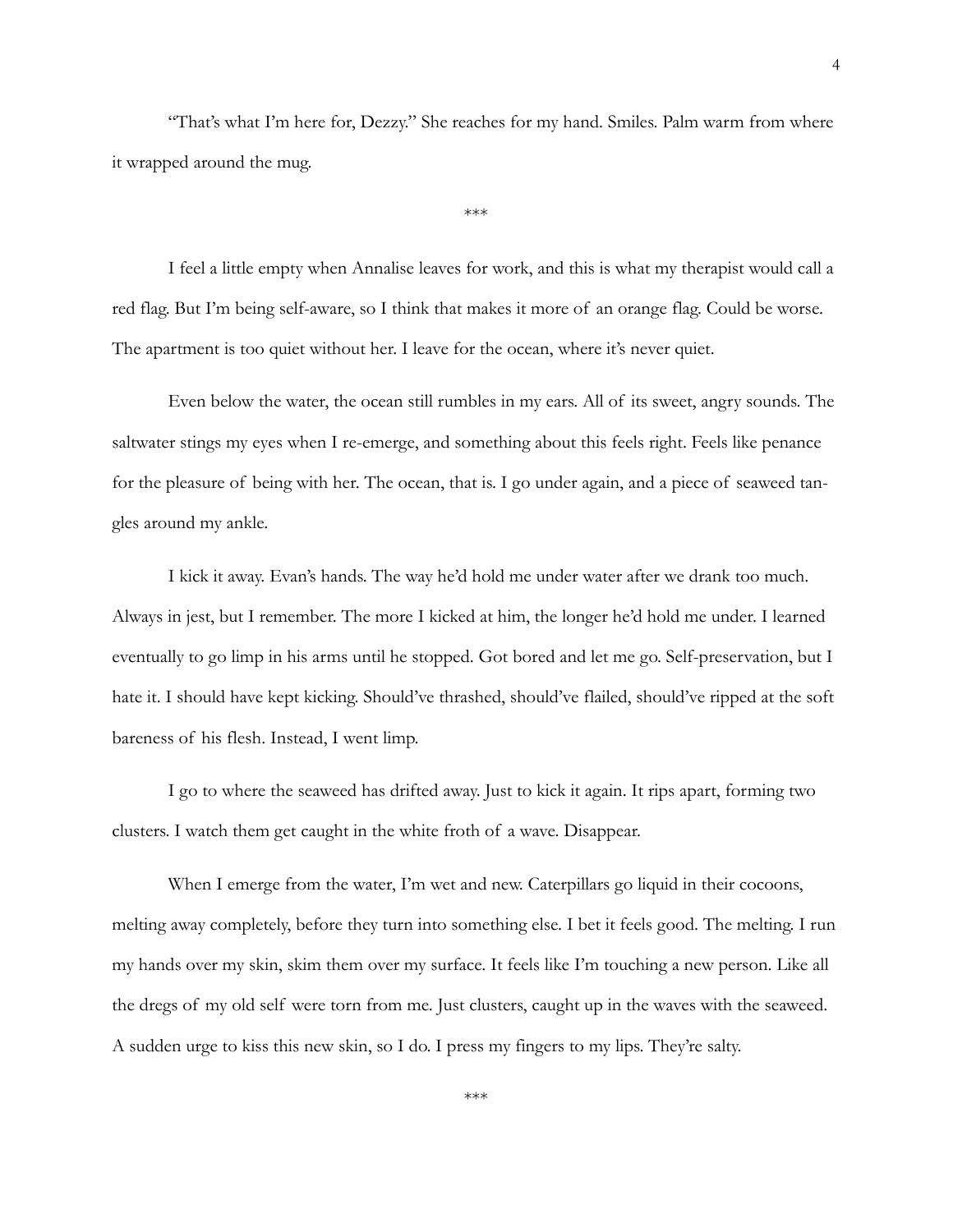Annalise collapses on the couch next to me. The sweet, sour scent of her sweat fills my nose, and, weirdly, I sort of like it. God, I'm so fucking gay. I wrap both arms around her and squeeze a little. She works so hard.

"The kitchen was so damn hot today, you wouldn't believe. And the pizza boys were all stoned again and kept burning everything. Ira had a talk with us all after work, saying that she doesn't care what we do on our own time. That she doesn't drug test employees because really, she doesn't care. But she said the next time it seems like someone is high at work, they're fired on the spot. Afterwards, Joey and Nelson just laughed."

I think about Annalise standing over a trashcan, scraping all the blackened bits off the pizza pans while Joey and Nelson giggle. I get angry.

But she's already untangled herself from me and is up, unbothered and bustling around in the other room. I amble after her, watching as she fumbles around in the fridge.

"Anyway, enough of that. What'd you do today, my little rose?"

I smile. God, she's so fucking gay, too.

A bottle of wine beside the Brita filter catches my eye. I want to ask for some, but I don't think it's the right moment. I just drank last night. But I've been feeling strange since the beach. Since thinking of Evan again. Maybe a glass or two would help me calm down. Just a little. Does Annalise ever think of Evan? About those nights by the ocean? The parties at his house? How does she think of them? Does she ever want to melt away, too? Ever get frustrated when she realizes we can't? That we're just stuck like this, forever? The fridge door closes. She's looking at me, expectantly.

Now isn't the right time to ask about the wine so I say, "I swam."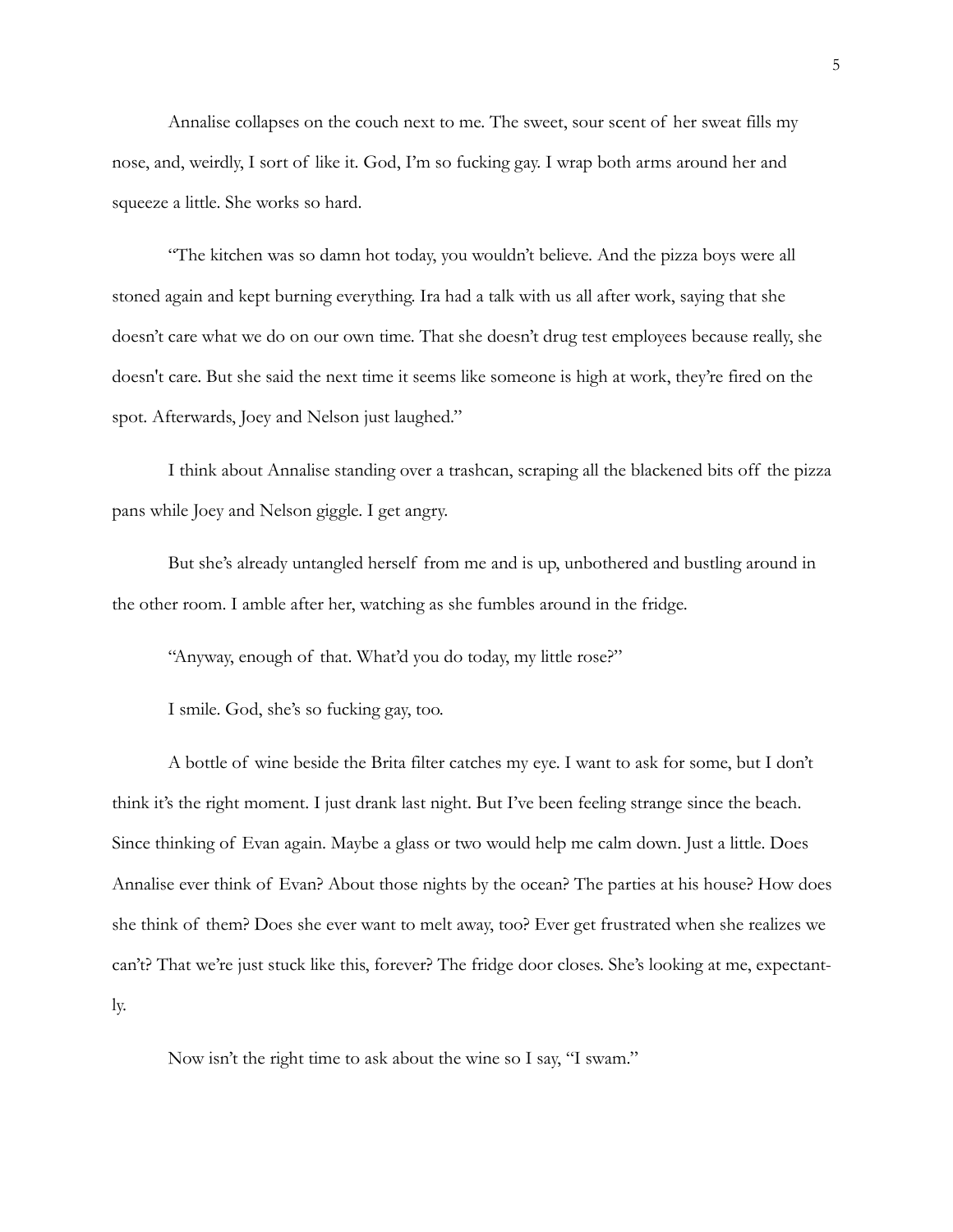"You swam?! That's good!"

"It was nice, yeah."

She pours each of us a cup of water. Good call.

She continues, "No really, though. I don't mean to judge you when I say this, but I'm glad you got out of the apartment and got outside. I'm glad you're swimming again. This feels big, Dezzy."

It's true. I haven't had much of a reason to leave the apartment lately, since my work realized that they could switch nearly everyone to remote. I'm thankful I no longer have to dress in the fuckery that is business casual, but it's been hard to find the energy to leave my place. Unless it's to go to Annalise's. I spend days here sometimes. It's like we're roommates. Sort of. Only, when she needs her space, I'm able to leave and give it to her.

"Yeah, I guess it is pretty big." It always excites me when Annalise gets excited for me. "Look at me, venturing out in the big, wide world without my partner in crime."

"Look at you, being all brave!"

We laugh.

"Should we have a glass of wine to celebrate?" I ask.

"God, yeah. I could use a drink after work. And you could use some hair of the dog, I'm guessing, yeah?"

I exhale in relief. Not that Annalise ever makes a big deal out of my drinking. But sometimes she likes to check in, make sure I'm okay. I don't know what I'd say if she asked today. I'm okay, mostly.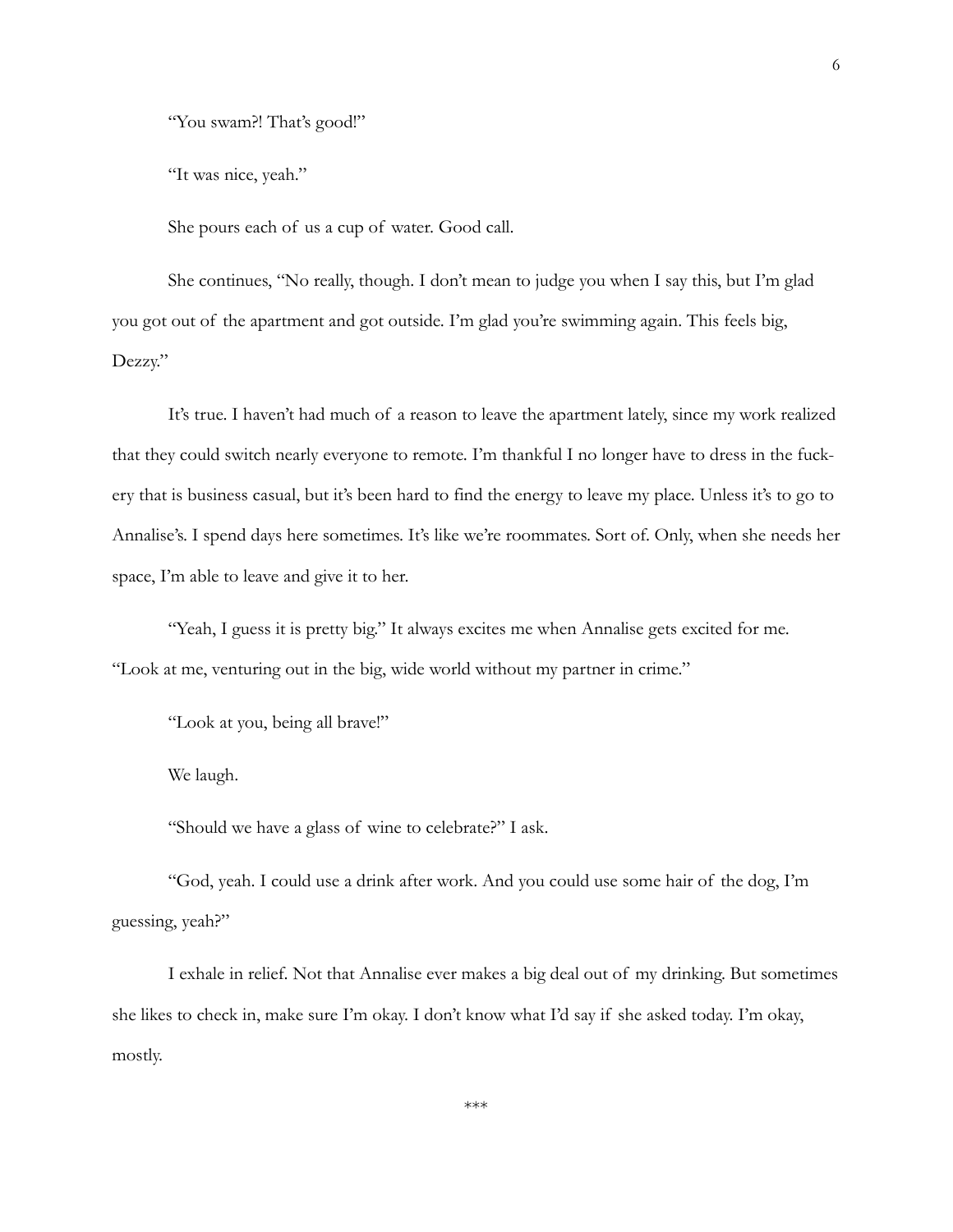"What're ya thinkin' bout?" She asks me, slurring sweetly. I'm not used to being the more sober one, but two bottles of wine later, here we are. She's cross-legged on the floor in her bra and underwear, looking a little petulant. Like she wants to kiss me, and is irritated that I'm elsewhere.

"I'm just thinking."

She crosses her arms. "That's not an answer."

I sigh, and slide off onto the couch, joining her on the floor. She crawls over to me, presses her lips to my shoulder, then rests her head there. I bring my hand to her cheek, running my thumb over the soft skin.

"I know I'm tipsy," she says, "but you can tell me anything. You know that."

I wrap a finger in her long hair.

"I was thinking about Evan earlier today. At the beach."

"Oh god, Evan..." she groans.

"Do you remember how aggressive he got when he was drunk?"

"Yesssss!!"

I choose my next words carefully.

"Do you remember how I would just... Let him do things to me? I would just let him hurt me?"

"Yeah, I do," she says quietly.

A sudden want. I want so badly. So badly to ask her why she never stopped me. Why she just let things happen to me. Why she just let me. Why did she just let me?

"Why're you thinkin' 'bout that, little rose?"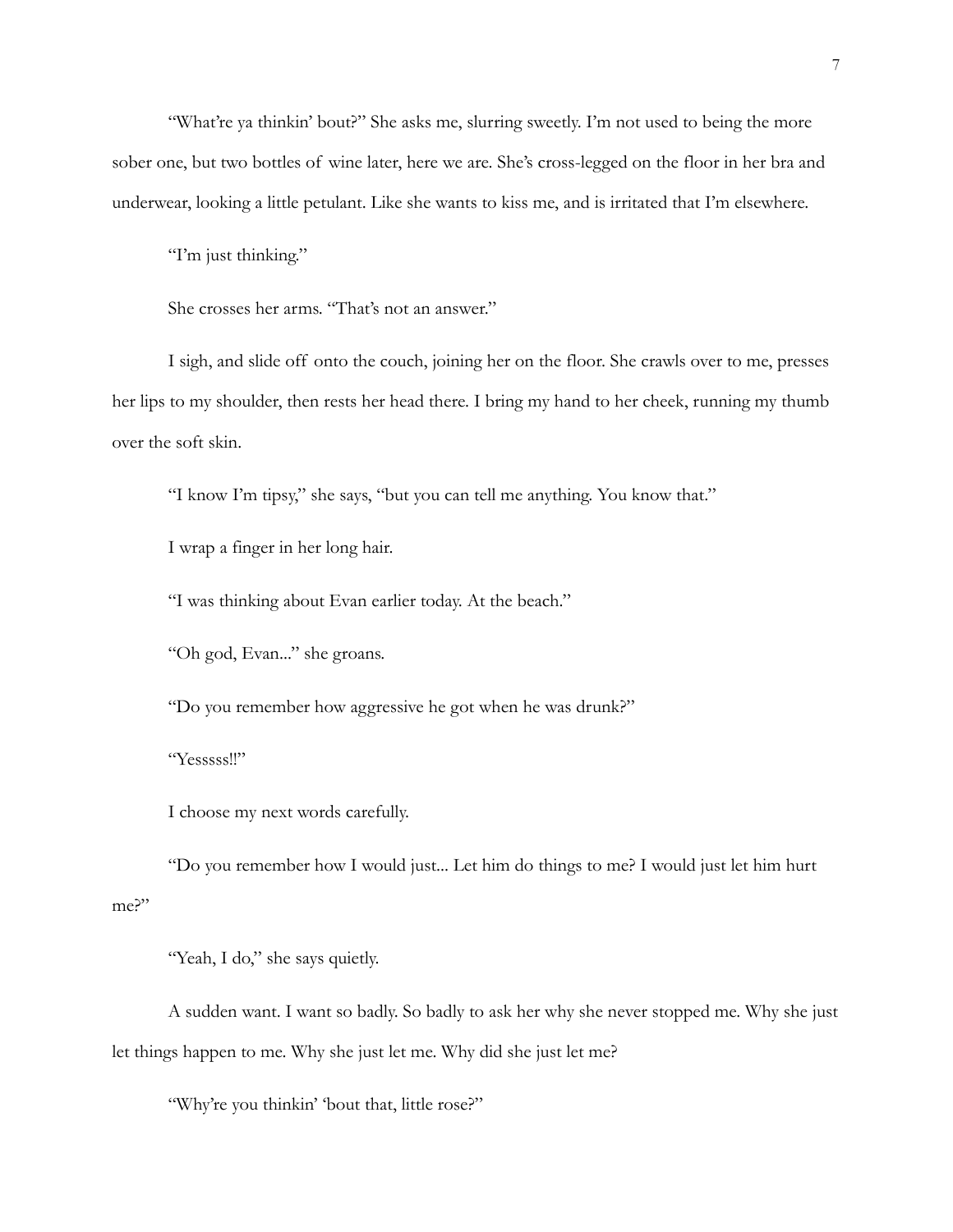"I don't know. Just am."

We stay there for a moment, both of us lost in thought. Until finally, I lift her face to mine and kiss her. She kisses back, then sighs, as if relieved.

\*\*\*

## I swim, hard.

 When I break, my lungs are scorched and my chest heaves. I rest my hands on the surface of the water, letting the ocean hold them. When my breathing becomes more regular, I lie on my back, letting the ocean hold me. An odd urge to scream, so I do. I flip around. Put my mouth under the water. And I scream.

 After, I go to shore where I lay still for a long time. Sand shifts to make room for my weight. I'm grateful for it, until the wind kicks some of it in my mouth, between my thighs. Still, I don't move.

 I was still when Annalise found me the morning after the party. I wonder if she watched me sleep for a while before waking me. Wonder if I looked like someone else in my sleep. Someone new. Wonder if she thought for a minute about abandoning me there. Wonder what would happen if she had. Wonder if she traced a finger over my cheek, my lips, before that harsh shake of my shoulders.

"Dez." It sounded more like a hiss than like my name.

"Dez, what are you doing out here like that?"

 My body felt strange to me. Like someone else had been walking around in it all night, and had just dropped it there on the couch for me to pick back up. When it came back to me, became mine again, I realized, terribly, that I was naked under the blanket. Then, that my left arm throbbed.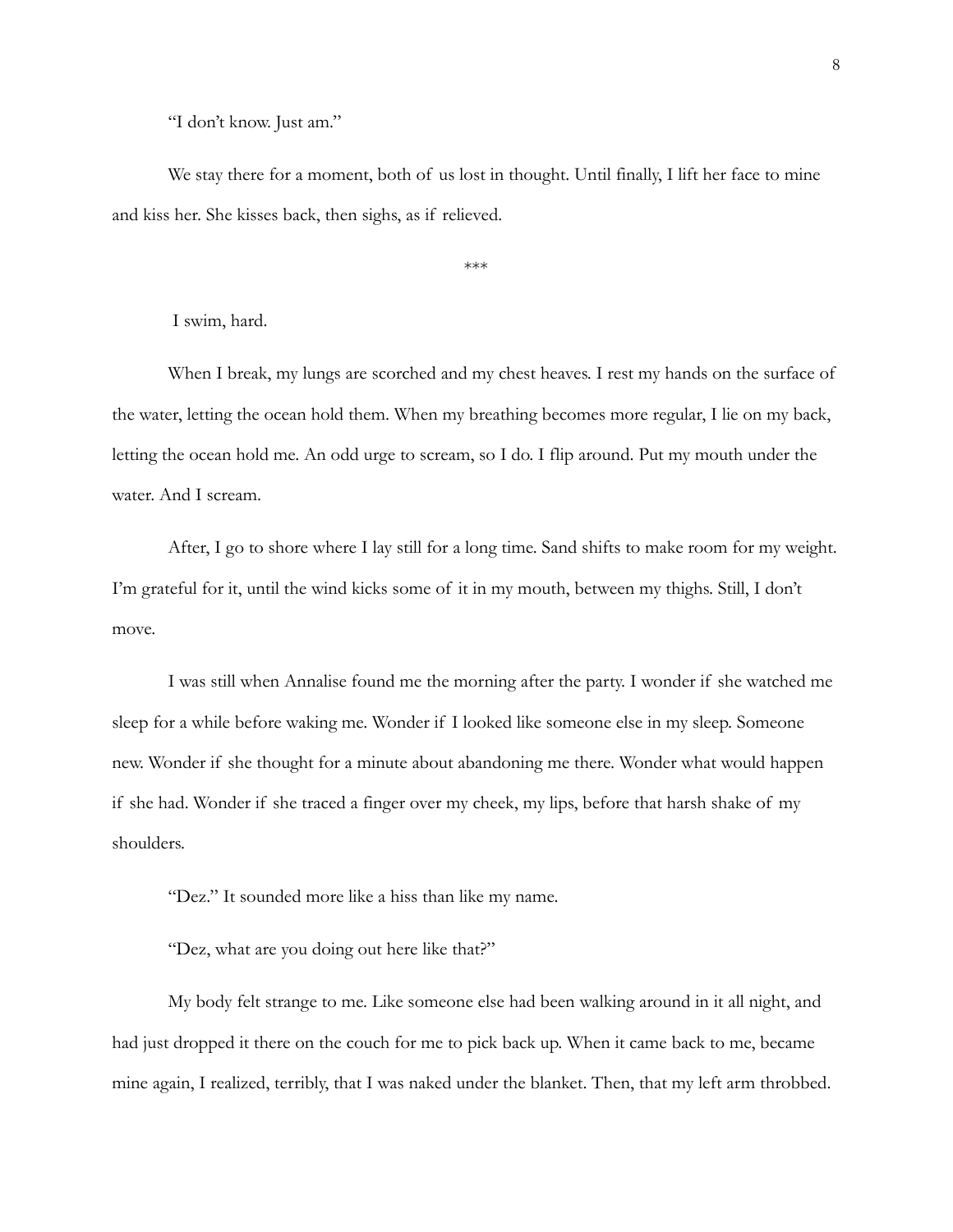Annalise grabbed me by that arm, and I winced. I wrapped the red blanket around myself and she led me out of the house in such a hurry she backed into a stranger's car on the way out. I laughed, and Annalise looked at me, surprised, before driving off.

 She didn't ask what happened to me, and I was thankful because I wasn't quite sure. We'd return to Evan's house again the next night for another party. I'd have a bruise on my left arm that he'd poke and laugh at. We wouldn't talk about what happened the previous night. I wouldn't talk about it for another few years. Not until I realized. Then, not until I realized I loved Annalise. I'd tell her, and she would say only, "I know, I know, I know" over and over. I'd look desperately in her eyes, hungry for something I couldn't name and didn't find.

\*\*\*

It's morning again, and I'm watching Annalise, naked and wielding a shoe, chase a cockroach around the bedroom.

"It's too early for this shit!" she's yelling at it.

As if in agreement, it stops and stares up at her. Accepting defeat? She slams the shoe, a gaudy purple floral clog. It cracks against brown exoskeleton.

"I got it!" she says to me, "See? I can be strong and butch, too."

"Yes. You're the strongest and butchiest butch there is."

"Shut up," she says, but she's smiling.

She's happy this morning. Meanwhile, I'm in agony. I always get the worse hangovers out of the two of us. But I've grown accustomed to them.

Maybe I even like them. The way everything seems so pretty, alongside the grim reality of myself. Annalise's auburn hair. Even the cockroach. Some species have wings. They just don't fly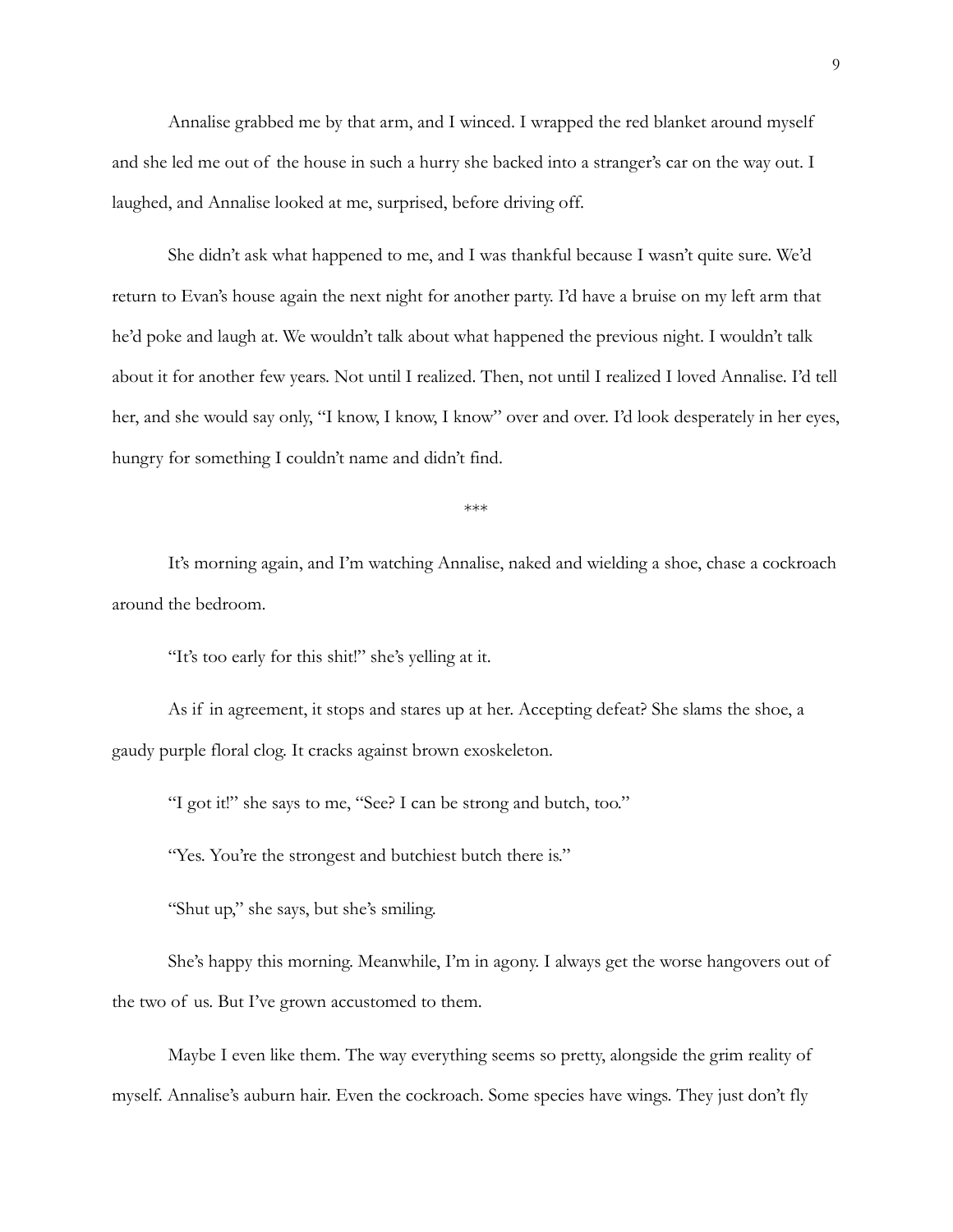often because it's hard. Their body mass is too large for the wings to fully support them. They're clumsy, really. But they can fly. I've seen it. It just takes effort.

I pull one of Annalise's green skirts over my hips, knowing it'll make her even cheerier to see me wearing it. She loves when I wear her things. I find my chest binder under the bed, where I must've kicked it after I pulled it off last night. I remember the first time Annalise saw me take it off.

She giggled.

My cheeks reddened.

She noticed.

"I'm sorry! It just... It takes a lot of effort, doesn't it?"

I don't tell her that I wear mine too small. That it shouldn't take this much effort. That I shouldn't really have to bend my arm quite like that. Shouldn't have to tug on it the way that I do.

I tug on it now, reaching back between my shoulder blades, pulling down over the skin of my back. Reaching around front to tug it over my chest.

\*\*\*

 Annalise has left for work, so I'm back at the beach. After my swim, I rest atop the pink towel I stole from the hall closet. The saltwater makes the sand stick to me in clumps. Little grits that freckle my arms.

 In the water, a small group of people are having a chicken fight. I watch them shove at each other. Thighs draped over shoulders. Arms locked. Caterpillars and plants often co-evolve. Some plants produce foul-smelling toxins in an effort to prevent the little creatures from munching on them. Only, some caterpillars, like the monarch caterpillar, can absorb the toxins. Even after caterpil